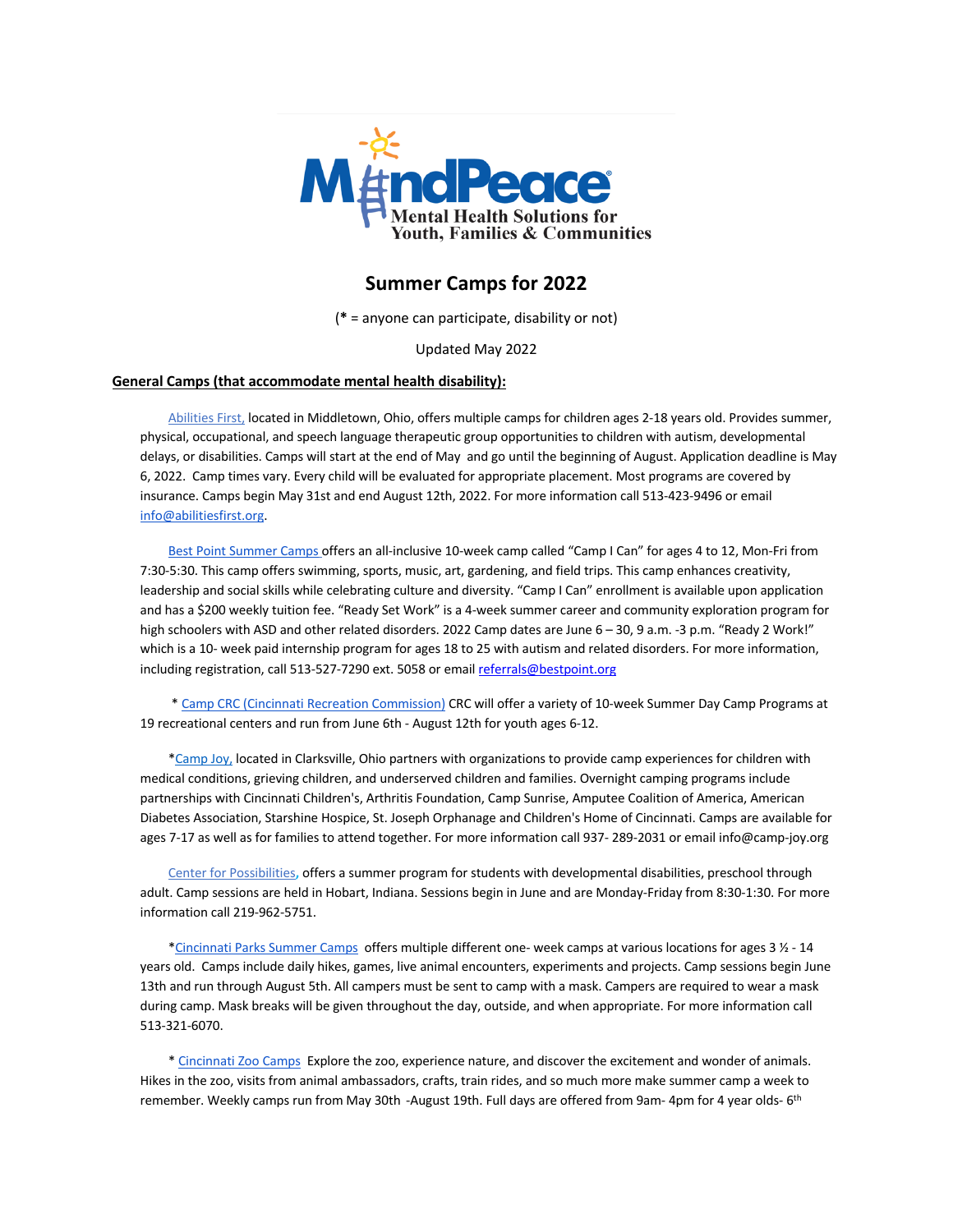graders (members \$235, non-members \$250) as well as 7<sup>th</sup> and 8<sup>th</sup> graders (members \$245, non-members \$260). Half days are also offered from 9:30am-12pm or 1pm-3:30pm for 4 years olds- 2<sup>nd</sup> graders (members \$120, non-members \$135). For more information call 513-559-7730 or email education@cincinnatizoo.org

 \* Courageous Community Services located in Whitehouse, Ohio. Is now offering Walk A Mile Wednesdays starting 5/11/22, every Wed. 5:30-7pm, explore local Metroparks, have fun with the group, and stay socially distanced. Also offers residential, day and respite weekend camps throughout the summer and fall. Courageous Acres 2022: Fun in the Sun Sessions available from 06/05/2022 - 08/26/2022. Life Skills 2022 Sessions available from 08/23/2022 - 08/25/2022. Youth camps are available for ages 5-18. Residential and respite camps open for those who are 15 and older. Cost of attendance is \$450. Financial assistance is available through a waiver from Medicaid . For more information call 419-875 -6828.

 \*CYO Camp Rancho Framasa, Nashville, Indiana, provides opportunities for full inclusion in an overnight setting. A variety of camps are offered for kindergartens to 18+. 2022 residential camps will begin June 5th and run through July 29th. Day camps run Monday to Friday 9a.m to 4p.m and begin June 13th and run through July 15th. CYO offers a three tiered pricing program for their camps. For more information call 812- 988-2839or email info@campranchoframasa.org

 \*Discover Summer- The public library of Cincinnati and Hamilton county invites you to Discover Summer as you embark on your summer learning journey. Participation in our summer program is open to kids of all ages and is completely free! No library card is required. Discover Summer begins June 1st, 2022. For more information call 513-369- 6900.

 \*Echoing Hills located in Warsaw, Ohio. Began hosting "A Day at Camp" programs where camp staff can provide activities in a fun and safe place at Echoing Hills. Camp Echoing Hills provides a fully accessible environment and programs tailored to meet the needs of campers of all needs. Camps are available for ages 7-17 and 18 and older. Programs begin May 3rd and run through August 5th. There are both one week and two week camps available throughout the summer. Programs range from \$375 to \$2000. There are camp scholarship available and be applied for on the registration form. For more information email info@ehvi.org or call 740-327-2311.

 IKRON Summer Youth Services affords students the opportunity to learn and improve their educational skills, vocational skills, social skills, problem-solving skills, assertiveness, and goal setting. The curriculum is designed to assist youth with a variety of disabilities to establish a meaningful role within society. The purpose is to assess work readiness for competitive employment before a job search. The program is to help student's work on and be assessed for any skills needed to get them ready for competitive employment. Summer youth program begins May 31st and runs through July 29th. For more information call 513-803-7708

Kamp Dovetail is a volunteer-run summer camp sponsored by Supplementary Assistance to The Handicapped. The camp is for children with disabilities in Hillsboro, Ohio and is held at the Rocky Fork Lake State Park in Highland County. Camp this year starts June 20th.

\*Kicks for Kids, is located in Covington, Kentucky. Provides programs including arts, theater, sports, social events, etc. These programs are available to children who are challenged mentally, physically, or by the environment they live in. For more information call 859-331-8484.

 \*Mayerson JCC, Camp at the J, from June 13th- Aug 12th from 9:30-3:30. \$350 a week for members, \$400 a week for public. Includes archery, art and crafts, sports, drama, and more in order to foster friendships, build confidence, and learn new skills. Cincinnati offers inclusive camping opportunities for Kindergarten through grade 10. Open to children of all abilities. Camp registration ends May 23rd. For more information call 513-761-7500

 \*Pleasant Hill Outdoor Camp, located in Perrysville, Ohio. Offering inclusive themed day and overnight camps for ages 3 to 17. Variety of camps offered from June 12th-July 29th. For more information call 419-938-3715.

 \*Recreation Unlimited located in Ashley, Ohio, provides summer residential and day camps, as well as year-round respite weekend camps for youth and adults. Summer day camps are for ages 5-22 and are offered to those with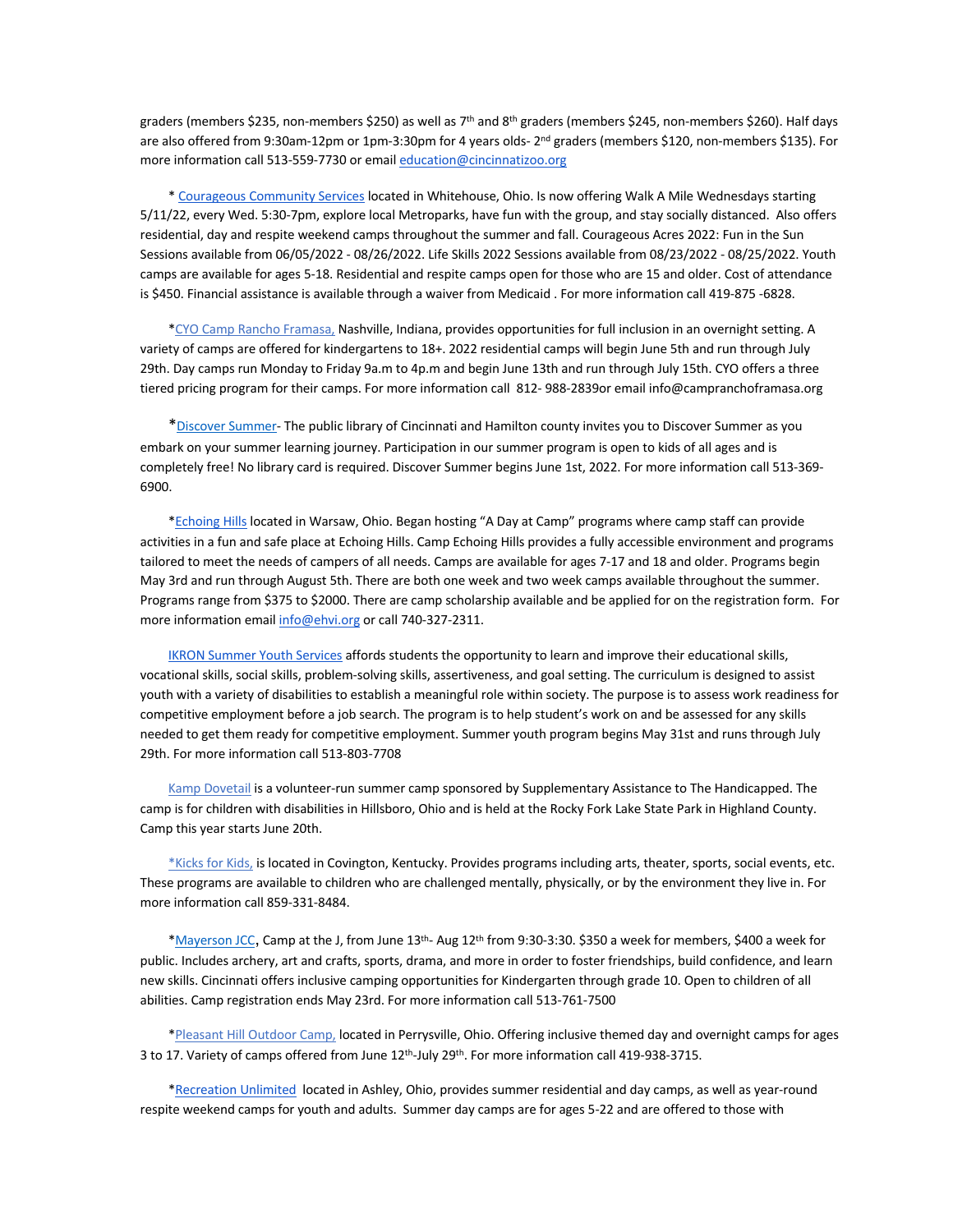developmental or physical disabilities as well as developing friends and siblings. Camps are being held from June 3rd - Aug 14th. For more information call 740-548-7006 or email info@recreationunlimited.org

 Redwood, located in Ft. Mitchell, Kentucky, offers a therapeutic recreation program with a different theme each summer that encourages children to explore their diverse interests, personalities, and abilities while overcoming areas of challenge. For more information call 859-331-0880.

 Stepping Stones and Camp Allyn, offers year-round programs for people of all ages with a wide range of disabilities. Summer day camps are held at two locations near Cincinnati and summer overnight camps for older teens and adults is at Camp Allyn in Batavia, Ohio. Summer day camp is offered to ages 5-22, from June 6th- Aug 5th on weekdays, and costs \$55 a day. Summer overnight staycation is offered to ages 16-64, in Batavia. There are eight 5-day sessions running from June 5th-Aug 4th. Cost: \$700 per 5-day session. For more information call 513-831-4660.

 Summer at CEES, a community integrated high school transition program at the University of Cincinnati. Designed for students with intellectual and developmental disabilities ages 14-21. Offer a 12-week workshop 1 day per week from 9am-1pm. Approximately \$1200 per student. Contact your local school district to see how your child can apply to CEES.

 Talbert House, Cincinnati, offers Camp Possible, a summer day camp for children ages 6-12 who struggle with behavioral/mental health issues. Campers attend for 8 weeks during the summer. Children will practice skills such as anger management, self-esteem, peer relations, taking direction, interacting with adults, and more. Trained clinical staff take children into the community to practice in real-life settings that are safe and kid friendly. Insurance can be billed for the camp. For more information call 513-751-7747

 \*YMCA Camp Campbell Gard, Hamilton, Ohio, offers weeklong summer camp experiences for children with special needs. The camp provides specially trained counselors, flexible age guidelines, universally accessible facilities and a fully inclusive program for ages 7 to 22. Being offered from June 12th to Aug 12th Price ranges from \$190-\$675. Half day, full day, and overnight camps. For more information email campoffice@gmvymca.org

 \*YMCA Camp Ernst, Burlington, Kentucky, offers overnight week-long camps, weekly day camps, weekend camps, and special events throughout the summer. Camps are for ages 6-15. Camps cost anywhere from \$55-\$675. Camps are being held from June 13th – Aug 14th. Camp Ernst offers payment plans, tiered options, fee assistance and reductions. For more information email ce@myYcamp.org or call 859-586-6181

 \*YMCA of Greater Cincinnati Offers day camps, overnight camps, summer preschool, weekend overnight camps, and recreation options in branches around the area. The day camp is from 9:00am to 4:00pm, for ages 5-12. Week-long camps are offered for ages 6-15. Cost of camps vary and will be held from June 12th-Aug 13th.

#### **Autism:**

 Applied Behavioral Services provides a year-round teaching environment for children with Asperger's and Autism Spectrum Disorders. Summer teaching and social skills program offered. Services include OT, individualized curriculum, speech therapy, intervention specialists, and monitored learning for ages 3 to 22. Located in Cincinnati, West Chester, and Dayton. For more information contact the Cincinnati location at 877-797-1352 or email clientservicesohio@appliedbehavioralservices.com or contact the West Chester Location at 877-797-1352 or clientservicesohio@appliedbehavioralservices.com

 Autism Learning Center located on Cheviot Rd. in Cincinnati, has an Autism Learning Center and is an approved Autism Scholarship provider through the Ohio Department of Education. They collaborate with a speech language pathologist and occupational therapist to implement goals. Services are available to individuals up to 21 years old. If you are interested, please complete an autism services insurance verification request.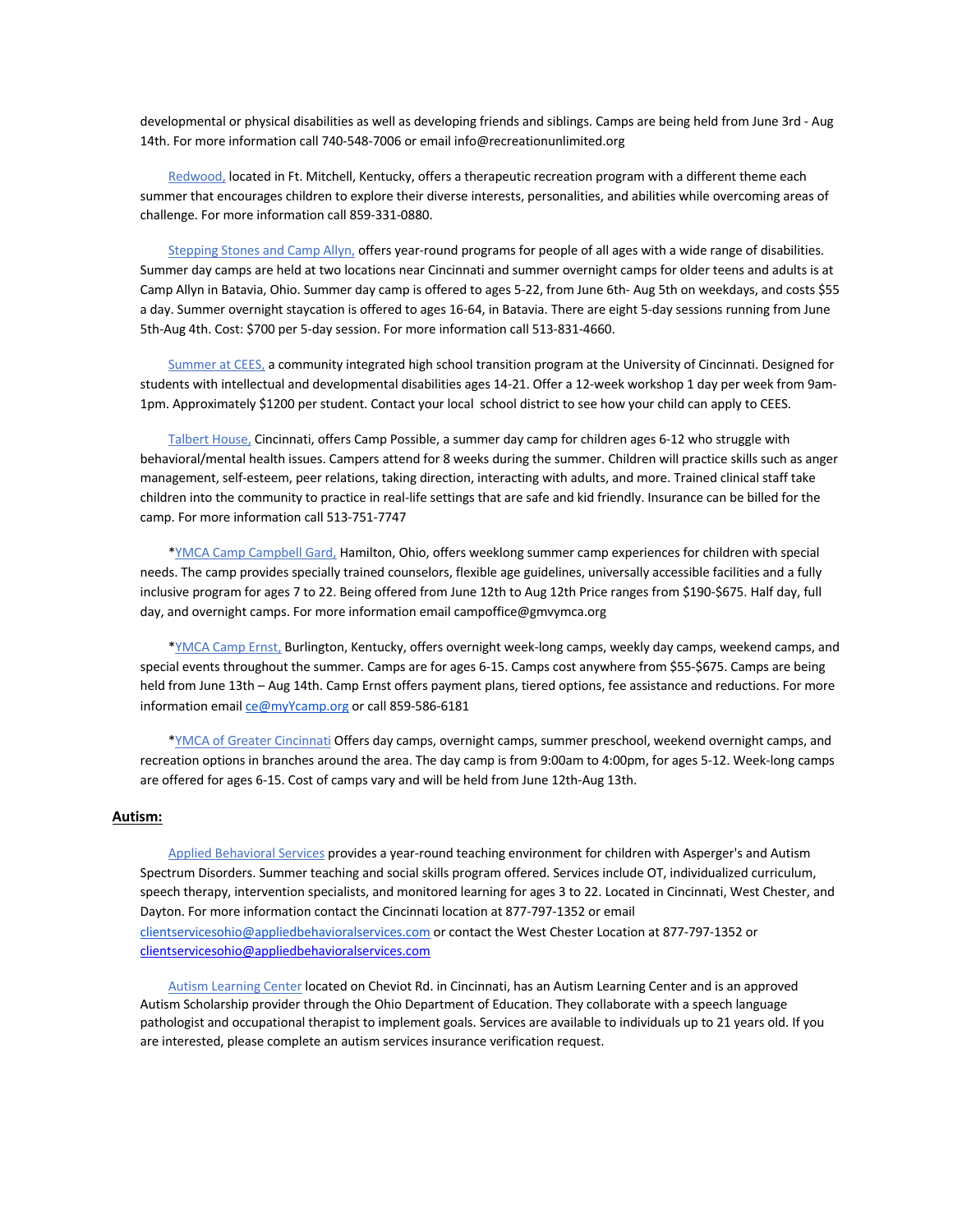Camp Ability, Cincinnati Center for Autism is offering one four week session with multiple programs this summer June 6th-July 11th.Provides structure and consistency that support skill retention in students with Autism. Services available for ages 3-21. Full day services are from 9am-3pm Mon-Fri or you can do half days, AM session is 8:30am-11:30am or PM sessions are from 12pm-3pm. Prices vary from \$800 to \$6300. For more information call 513.874.6789

 Camp Nuhop, located in Perrysville, Ohio. Camp Nuhop is a week-long residential camp for children with ADHD, ASD, learning disabilities, Asperger's Syndrome and behavioral challenges. A number of camps are being offered this summer, including art camps, science camps, aqua camps, and many more for ages 6-18. There will be six sessions from June 12th to July 29th. Prices range from \$450 to \$1500. For more information call (419) 938-7151

Best Point Summer Camps offer Ready Set Work. Ready Set Work is a 4-week summer career and community exploration program for high schoolers with Autism Spectrum and related disorders. Summer programming focuses on developing the social and vocational skills needed for employment. Participants will learn interview skills, go on field trips, explore various career options, receive a comprehensive skills assessment, etc. For more information, including registration, call 513-527-7290 ext. 5058 or email referrals@bestpoint.org

## **Other Specific Disorders:**

 Camp Nuhop, located in Perrysville, Ohio, is an overnight camp for children with ADHD, ASD, learning disabilities, Asperger's Syndrome and behavioral challenges. For ages 6 to 18. There are numerous camp sessions going on throughout June and July where a wide variety of camp options will be offered. There will be six sessions from June 12th to July 29th. Prices range from \$450 to \$1500. For more information call (419) 938-7151

 Cincinnati Children's Summer Treatment Program for Children with ADHD a 7-week intensive summer day treatment program for children from 6-12 years old who have been diagnosed with ADHD. 13-year olds are accepted on a case-bycase basis. Children will learn to improve social skills, manage frustration, and follow instructions while participating in sports and classroom activities in a camp-like setting. STP will be held June 13th - July 29th on Mondays-Thursdays from 8:30-4 and Fridays 8:30-3. The camp is located at The Summit Country Day School in Cincinnati, Ohio. You can register by calling 513-803-7708 or email adhdstp@cchmc.org to start your application.

## **Horses, Equine Therapy**:

 Bay Star EquiCenter, located in Shandon, Ohio, provides Equine Assisted Personal Development and Equine Assisted Learning (EAL). This is a special type of therapy that is done with a specially trained horse, professionals, and a licensed therapist. This is not a riding program. It is a research-based therapy that is appropriate for individuals with mental health needs. For personal development sessions, groups are to bring a mental health care provider with them as part of the group. Year-round activities are available by appointment only. They allow ages 7 years and older to participate in their activities. For price inquiries, call their number at 513-738-4463 or email Info@BayStarEquiCenter.com.

 Bridge Riding for the Disabled, located in Lebanon, Ohio, provides therapeutic riding for individuals with physical, psychosocial, and cognitive disabilities. For more information contact Pat Howe at howe.pm@earthlink.net or call 937-654-4693.

 Cherry Ridge Therapeutic Learning Programs, Georgetown, Ohio, offers a therapeutic riding program for ages 5 to 18. Provide services working with farm animals, nature, and horses in an experiential environmental setting. The sessions run April 20th through November. There is a waiver for their costs associated with their services which are \$45 per session for an hour and also \$200 for a 6-week session. For more information call 513-377-2381 or visit website.

 Cincinnati Therapeutic Riding and Horsemanship has a comprehensive horseback riding program for children and adults with disabilities. They also have a Hippotherapy (horse-riding therapy) program that combines physical and occupational therapy. Visit their website at https://ctrhequinetherapy.org to see the form, evaluation, and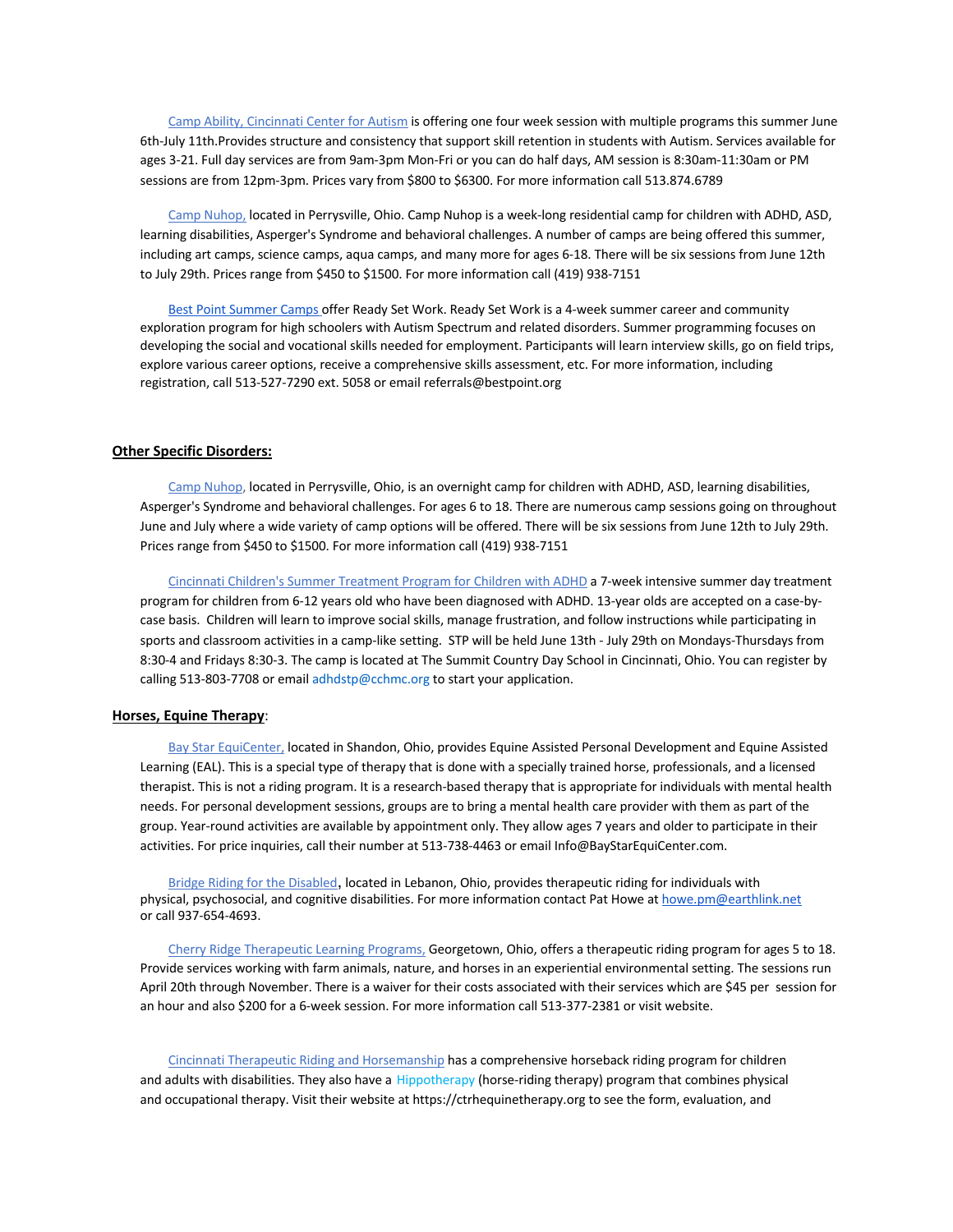enrollment requirements. Hippotherapy is \$70 per week for an 8-week program. Each session is 45 minutes in length. Rec Riding is \$45 per week for an 8-week program. For additional information call 513-831-7050.

 Milestone's Equestrian Achievement Program, located in Independence, Kentucky, is a therapeutic horseback riding program. The Therapeutic Horseback Riding program summer session is 10-11 weeks long and costs \$300. The summer session runs from July 18th to September 24th. Additionally, Milestone offers an intermediate summer program called Silver Saddles. The summer session runs from July 18th to September 24th. Each weekly session is between 30 minutes and an hour in length.. For more information, visit their website at https://www.milestonesinc.org/or call their office at (859) 694-7669.

 Muddy Water Equestrian Park, Cincinnati, offers riding therapy programs and activities that teach patience, respect, and responsibility. They offer rides and lessons. Trail rides end around Thanksgiving each year and their schedule is set by availability. To make a reservation, they are reached on their website at www.muddywaterranch.com. They run Saturday and Sunday for trail rides at 12:00pm, 1:30pm, and 3:00pm. They only accept cash at this time, and the cost per person is \$100 for every 1-hour session. Currently open for the session, as of March 12, 2022. For additional questions, they can be reached at 513-522-8545.

Potter's Ranch, located in Union, Kentucky, provides equine therapy through their therapeutic riding program. There are various summer programs including Adventure Camp, Horse Camp, and Dyslexia Camp. All Camps will take place from June 6th-August 5th. Prices vary per program. For eight weeks of horse therapy the cost is \$720 while a 2-hour session is \$50. For more information visit their website at https://www.pottersranch.org/ or call 859-586-5475 for more information.

 Safe Haven Farms, located in West Chester, Ohio, is a nonprofit, tax-exempt organization offering therapeutic riding, residential, day, and community services for individuals on the autism spectrum. It provides a variety of living, working, learning, and leisure activities in a farm environment. Plans to reopen everything in late summer or early fall. Contact 513-422-1880, INFO@SAFEHAVENFARMS.ORG.

 The Farm at Equisports, located in Goshen, OH, provides adaptive riding and interactive farm lessons. Available programs include Equine Assisted Learning and Equine Assisted Coaching. Equine Assisted Learning serves individuals with physical and mental disabilities and costs \$125 per 30-minute session. The Equine Assisted Coaching program serves individuals who suffer from anxiety and depression. The cost for this program is \$125 for each 2-hour session. Hours are by appointment only and programs are open for individuals of all ages. Call 859-240-9098 or email Tanya Tieman at tanya@equisportsofgoshen.com for more information.

## **Music/Dance/Acting/Art**:

 \*Cincinnati Ballet Kids Dance Camp Cincinnati Ballet is your ticket to summer adventure! Kids Dance Camp is a creative exploration of dance, music and art through beloved stories. Each week-long experience explores an overall theme through ballet classes and activities led by professional faculty. Students ages 4-8. Placement based on age. Former dance experience not required. Each week-long dance experience runs Monday-Friday from 9am to 12pm. The program dates are June 6th-June 10th, June 13th-June 17th or August 1st- August 5th.

 \*Cincinnati Museum Center Summer Camps Locations: Cincinnati Museum Center, Blue Ash Rec Center, Cincinnati Observatory. Explore science, technology, history and the arts through creative activities and games at Cincinnati Museum Center's fun and educational Museum Camps. Camps are sold by week. 4-day camps are \$225 for members and \$250 for non-members. Week-long camps are \$275 for members and \$300 for members. From 9am-4pm for students K-4<sup>th</sup> grade.

 \*Marjorie Book Continuing Education Society, located in Cincinnati, brings individuals with and without disabilities together, 12 years and older, for continuing education classes, service-learning projects, and theater productions. There is no cost for the first year, after that there is a \$70 annual fee. Financial aid is available. The group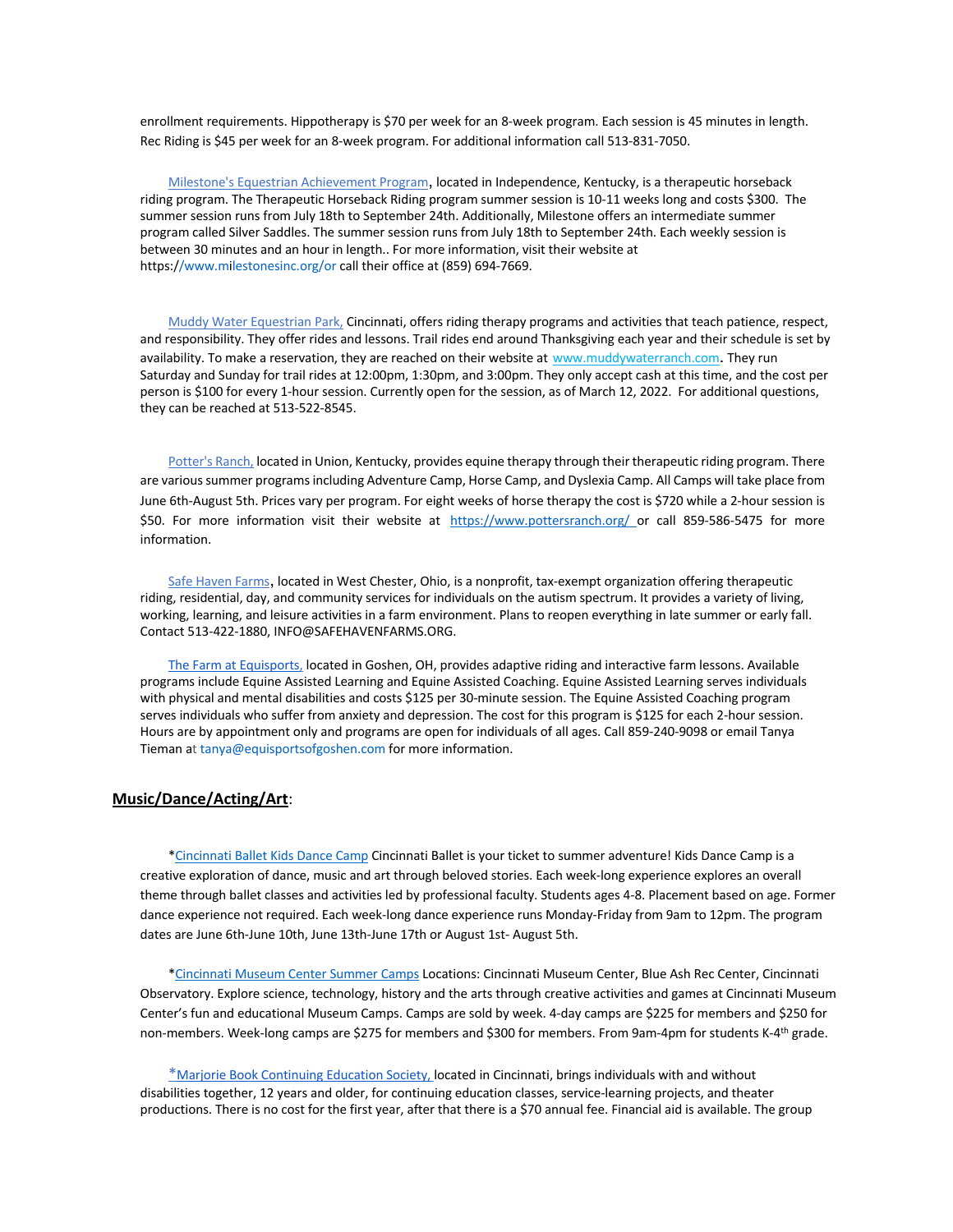produces two summer plays. Rehearsals are at UC and the performances are located in Mount Airy. Due to Covid-19 all activities are being done either virtually or outdoors.

\*Music Resource Center (MRC), located in Cincinnati, is a multifaceted teen program, grades 7 through 12, that uses recording and performing arts, as well as life skills mentoring to create a sense of empowerment and accomplishment in the urban community. Their Summer Music Camp is \$10/week and features a different topic each week. The topics include Podcasting 101, Music Production 101, Hip Hop & Beatmaking 102, Music Production 201, and Multi-Track Recording. They operate from Monday-Friday 12:00-6:00 pm during summer and Monday-Friday 2:00- 6:00 pm the rest of the year. Visit their website for more information at mrccinci.org/camp or contact Wally Hart at 513-834-8304 or wally@mrccinci.org.

Music Therapy Care, located in Anderson Township, provides music therapy groups and individual sessions to individuals with special needs to develop identified areas of need, ages 2 through adult, adapted music lessons are also available. Special summer-themed classes for percussion experiences, music ensembles, and toddler-caregiver classes are available. Visit their website at http://www.musictherapycare.com/ or call 513-382-7500 for more information.

 Music Therapy Services, located in Cincinnati, provides individual and small group music therapy sessions for children and adults with developmental, physical, emotional, and learning disabilities. Serves all age groups. Visit their website at https://music-therapy-cincinnati.com/ or call 513-474-6064 for more information.

 Queen City Clay Kids Art Camps, located in Norwood, provides camps taught by certified art teachers, for ages 6 and up. Pottery Wheel classes with be offered all summer as well as an exciting line-up of themed art classes. The times and length of the camps depends on the option you choose. Before and after care is available as an option during registration. Check out their website or email Jess Thayer at *ithayer@queencityclay.com* for more information.

 \*The Children's Theatre Enjoy a variety of themes for ages 7-18! Focus on music, dance, drama, or all three! All levels welcome. Camps run weekly from May 31 - July 1, 2022, from 9:30 am - 4:00 pm. Registration is open from February 15th to May 15th. For any questions contact Kayla Sankofa at kayla.sankofa@tctcincinnati.com.

## **Sports:**

\*Butler County Challenger Baseball serves Butler and surrounding counties. The registration fee is \$50 per player for new and returning players (except Dodgers \$25). Visit their website at https://www.bcchallenger.org/ or call League President, Alan LaKamp at 513-623-4120 for more information.

 Cincy Swish Spirit Basketball offers basketball instruction to children and young adults with disabilities. In addition to instruction, Swish Spirit provides children of all abilities the opportunity to be part of a team within a basketball league. Girls and Boys Teams 3rd-8th grade league games Wednesday and Sunday nights at Elite Athletics Sports Complex practice days and times depend on the team. Summer league cost is \$195. New players' uniform cost is \$75. Register for the summer team on their website cincyswish.com. For any questions contact cincyswishbasketball@gmail.com.

 Cincinnati TOP Soccer is part of a national soccer program created to train young people (ages 5 through high school) with disabilities in a caring coaching environment. TOP Soccer allows a child to participate in the same type of community sports programs as their non-disabled peers, including uniforms, awards banquets, and when appropriate the opportunity to play on a non-disabled team. They have indoor and outdoor soccer, depending on the season. Spring indoor season runs April 16th to May 21st. Summer camp runs August 1st - August 5th. They also welcome wheelchairs.

 \*Kids First Sports Center Cincinnati, has a variety of enrichment programs, sports activities, and gymnastics yearround. Summer Camp will run from May 31-August 19 and costs \$389 per week or day passes to the camp are available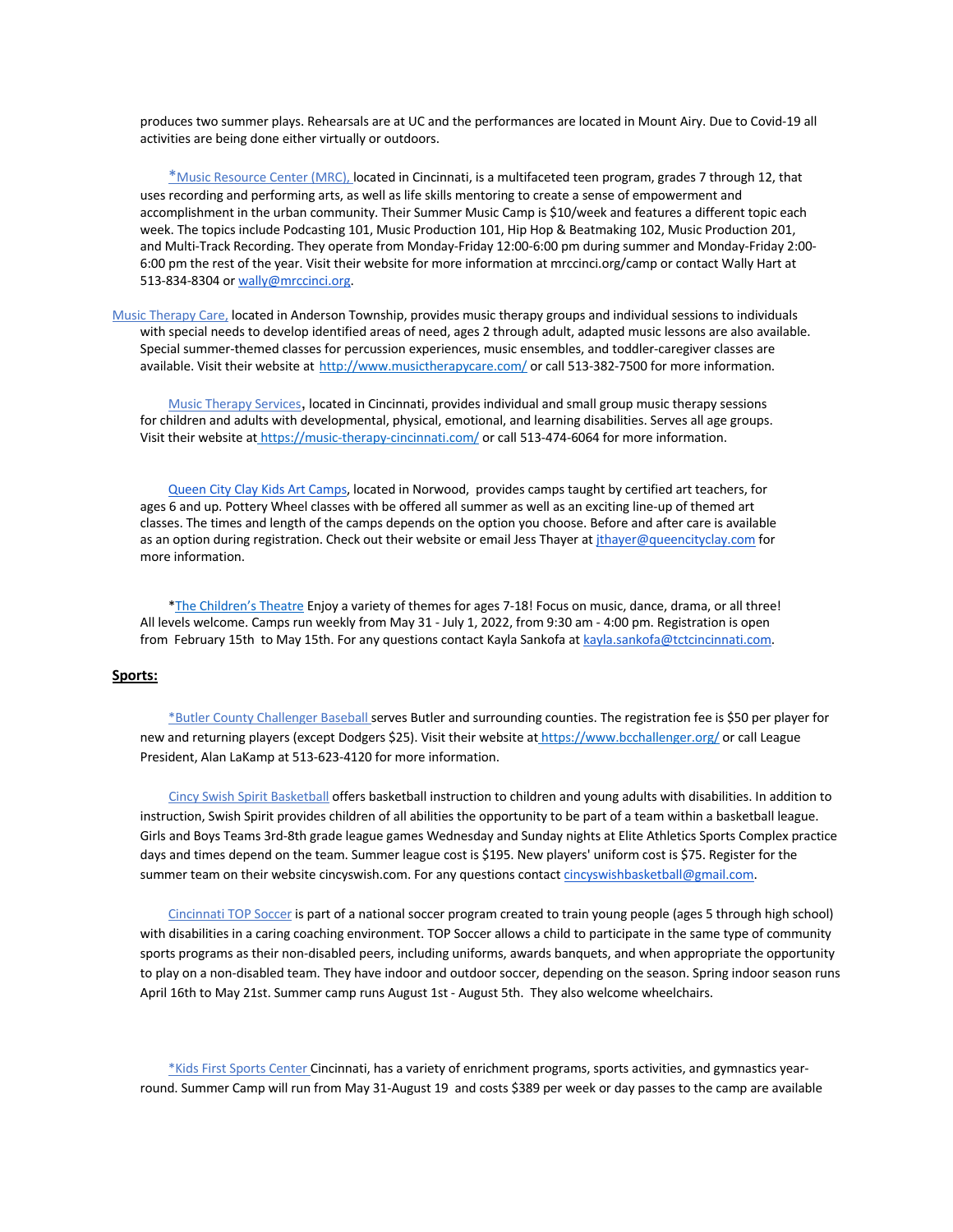for a 2-day enrollment minimum of \$92 per day. Summer camp also includes the Summer Camp Inclusion Program. For questions or further information contact 513-489-7575 or visit their website at http://www.kidsfirstsports.com/.

 Mason Challenger League, a division of Mason Youth Organization, is a nonprofit that provides baseball and softball programs in the Mason area. The Mason Challenger league is a unique opportunity for children with special needs to participate in organized baseball. They welcome players from surrounding communities. It is open to players ages 5- 18 (or up to 22 if still in high school). There is a fee to cover uniform and insurance costs, however, scholarships are available to players who may need assistance. Practicing new safety measures due to Covid-19. Players are to stay in designated seating areas when not playing, Players remain socially distanced when not playing, reduced roster sizes for younger kids, no team huddles, no post-game handshake, limited equipment sharing. For more information contact challenger@masonyouth.org

 \*Miracle League Baseball, sponsored by the Cincinnati Recreation Commission, offers athletes with or without disabilities an opportunity to have fun and participate in an organized and competitive league. Plans to restart in early May or June but currently no hard dates.

 Special Olympics Ohio provides year-round training and competition in various sports areas for children ages 5 years and older who are identified to have mental or developmental disabilities. The Summer Special Olympics is scheduled for June 24th - June 26th. They will be following Covid-19 safety guidelines. Find your local chapter.

### **Swim:**

 \*Cincinnati Recreation Commission offers Adapted Aquatics Programs in their year-round warm water swimming pool located at the Mt. Auburn Community Center. Several water entries and exits are available, including a pool chair lift and "easy ladder" with hand railings. Currently closed plans to reopen in the fall. Membership fees vary by age. Membership includes entry to all CRC Recreation Centers, access to activities and programs advertised as "free with membership: and is valid for 12 months from the date of purchase. Review website for more information.

 YMCA of Greater Cincinnati offers adaptive swimming lessons for ages 3 and up and also provides training sessions for Special Olympics athletes. The class provides special attention that may be difficult to get in a group lesson. Individual or small group lessons are provided by both paid and volunteer staff. Instruction is based on the needs of the participant.

## **Comprehensive Listings:**

 ADHD / LD Camp Directory, provided by *ADDitude Magazine*, is a comprehensive list of summer camps, programs, and helpful articles.

 Autism Speaks has an online directory of recreation and community activities in Ohio or you can select the state you are interested in.

 American Camping Association provides information on camps for children with special needs. Select whether you want a day or overnight camps. You can then scroll down the page to refine by area of interest including disability, gender, age, and activities.

 \*Cincinnati Family Magazine publishes an annual guide to local camps and summer programs and an update on recreation programs.

\*Cincinnati Parent Magazine has an online camp directory.